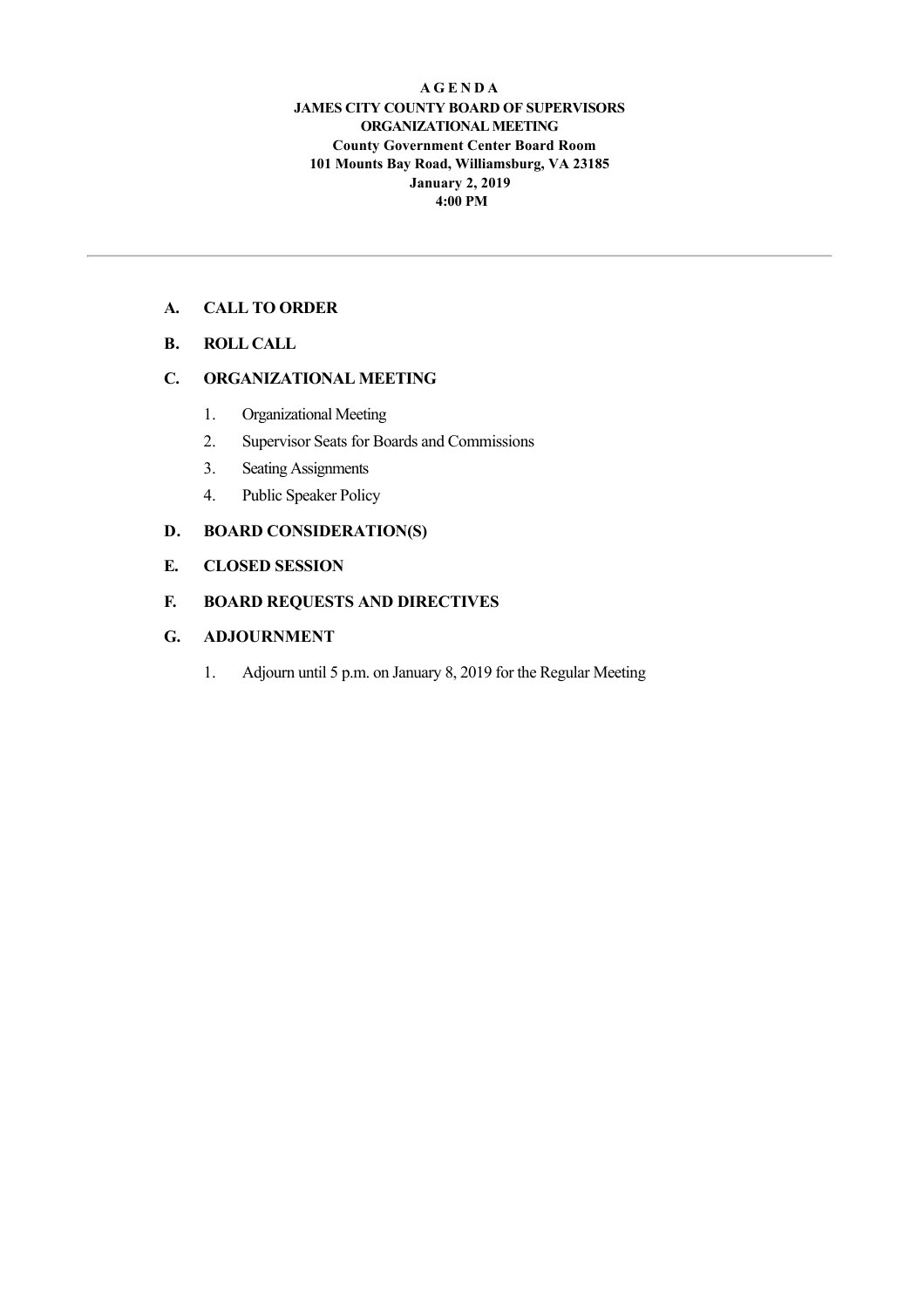DATE: 1/2/2019 TO: The Board of Supervisors FROM: Adam R. Kinsman, County Attorney SUBJECT: Organizational Meeting

## **ATTACHMENTS:**

|   | Description   | Type       |
|---|---------------|------------|
| D | Memorandum    | Cover Memo |
| D | Resolution    | Resolution |
| Đ | Calendar 2019 | Exhibit    |
| D | List of Dates | Exhibit    |
|   |               |            |

| Department                    | Reviewer        | Action   | Date                 |
|-------------------------------|-----------------|----------|----------------------|
| Attorney                      | Kinsman, Adam   | Approved | 12/14/2018 - 4:09 PM |
| <b>Publication Management</b> | Daniel, Martha  | Approved | 12/14/2018 - 4:43 PM |
| Legal Review                  | Kinsman, Adam   | Approved | 12/20/2018 - 4:28 PM |
| <b>Board Secretary</b>        | Fellows, Teresa | Approved | 12/20/2018 - 4:28 PM |
| <b>Board Secretary</b>        | Purse, Jason    | Approved | 12/20/2018 - 4:32 PM |
| <b>Board Secretary</b>        | Fellows, Teresa | Approved | 12/20/2018 - 4:36 PM |
|                               |                 |          |                      |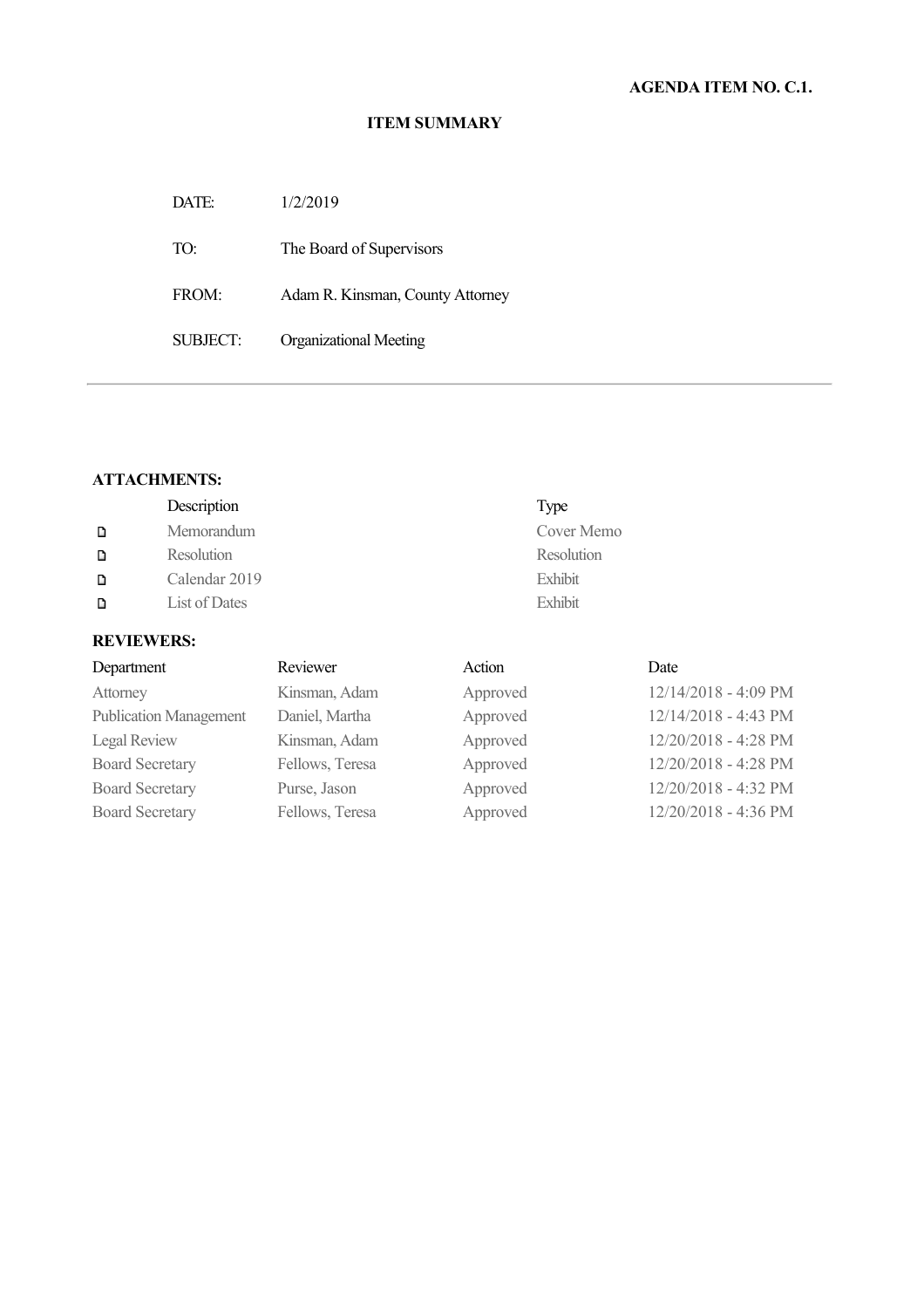## **M E M O R A N D U M**

DATE: January 2, 2019

TO: The Board of Supervisors

FROM: Adam R. Kinsman, County Attorney

SUBJECT: Organizational Meeting of the Board of Supervisors

The Code of Virginia, Section 15.2-1416, requires the Board of Supervisors to organize at its first meeting in January.

The meeting should proceed generally as follows:

- 1. Seek nominations for Chairman and Vice Chairman and then hold elections for such offices.
- 2. Establishment of meeting dates, place and times (this is accomplished by adopting the attached resolution).
- 3. Commission/Committee appointments, usually handled in Closed Session.
- 4. The Board of Supervisors agrees to follow Robert's Rules of Order, Newly Revised 11th Edition, 2011, and more specifically, the provisions which pertain to the "Conduct of Business in Boards," at page 487 et seq., in particular, the "Procedure in Small Boards" as follows:
	- Members are not required to obtain the floor before making motions or speaking, which they can do while seated.
	- Motions need not be seconded.
	- There is no limit to the number of times a member can speak to a question, and motions to close or limit debate generally should not be entertained.
	- Informal discussion of a subject is permitted while no motion is pending.
	- The Chairman can speak in discussion without rising or leaving the chair; and can make motions and votes on all questions.

In addition, the Board for the last several years has chosen to follow the following:

- Motions to rescind shall not be in order after the Board has made a decision on land use matters involving rezonings or special use permits. A motion to reconsider such matters must be made at the same meeting the original decision is made by the Board.
- Should it be necessary to cancel an advertised Board of Supervisors meeting due to weather or other conditions, the meeting shall be continued forty-eight hours to the same time and place.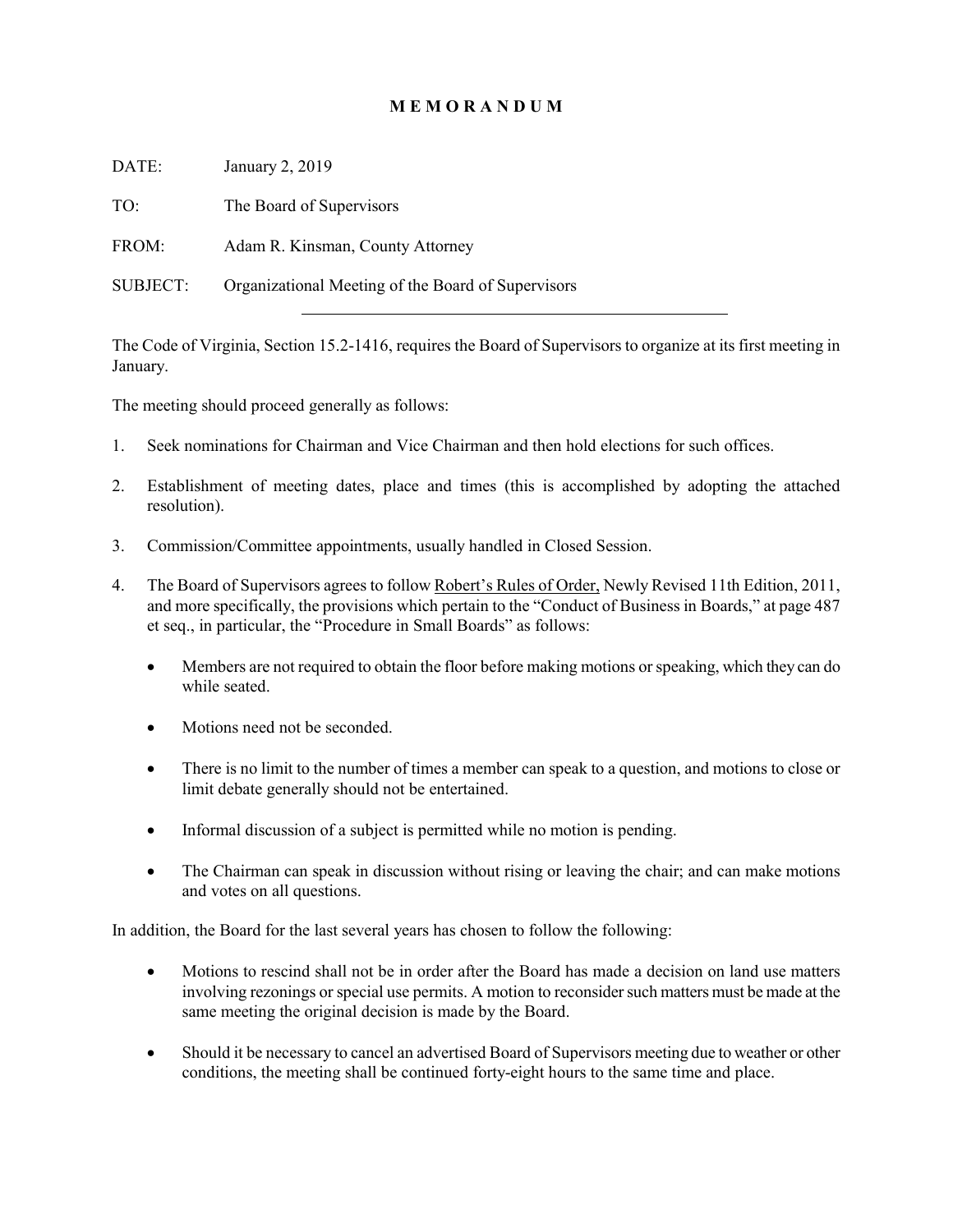Organizational Meeting January 2, 2019 Page 2

I believe these rules have worked effectively for these Boards and recommend its continuation.

I have attached the appropriate resolution for your consideration.

ARK/md BOSOrg19-mem

Attachment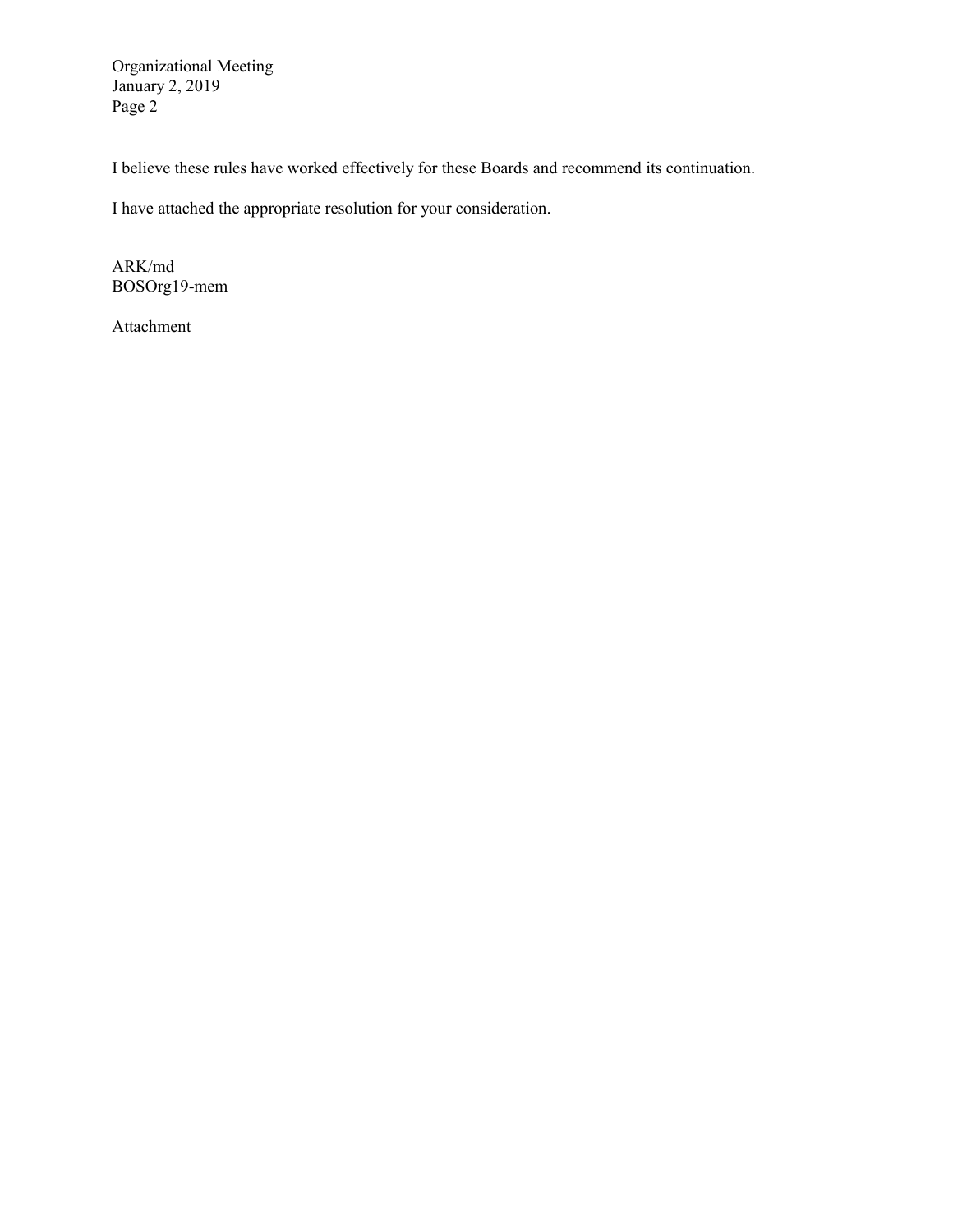## **R E S O L U T I O N**

#### ORGANIZATIONAL MEETING OF THE BOARD OF SUPERVISORS

- WHEREAS, the Board of Supervisors of James City County, Virginia, is required by the Code of Virginia to organize at its first meeting in January.
- NOW, THEREFORE, BE IT RESOLVED by the Board of Supervisors of James City County, Virginia, that the following rules shall apply for the year 2019:
	- 1. Meetings of the Board shall be held on those dates shown on the attached 2019 calendar. Meetings occurring on the second Tuesday of the month shall be held in the Board Room of the James City County Government Center at 5:00 p.m. or as soon thereafter as the Board may determine. Meetings occurring on the fourth Tuesday of the month shall be held in the Board Work Session Room of the James City County Government Center at 4:00 p.m. or as soon thereafter as the Board may determine.
	- 2. The Board of Supervisors agrees to follow Robert's Rules of Order, Newly Revised 11th Edition, 2011, and more specifically, the provisions which pertain to the "Conduct of Business in Boards," at page 487 et seq., in particular, the "Procedure in Small Boards" as follows:
		- a. Members are not required to obtain the floor before making motions or speaking, which they can do while seated.
		- b. Motions need not be seconded.
		- c. There is no limit to the number of times a member can speak to a question, and motions to close or limit debate generally should not be entertained.
		- d. Informal discussion of a subject is permitted while no motion is pending.
		- e. The Chairman can speak in discussion without rising or leaving the chair; and can make motions and votes on all questions.
	- 3. In addition, the Board agrees to the following:
		- a. A motion to rescind shall not be in order in a land use decision involving a rezoning or a special use permit. A motion to reconsider such a decision must be made at the same meeting the original decision is made by the Board.
		- b. Should it be necessary to cancel an advertised Board of Supervisors meeting due to weather or other conditions, the meeting shall be continued forty-eight hours to the same time and place.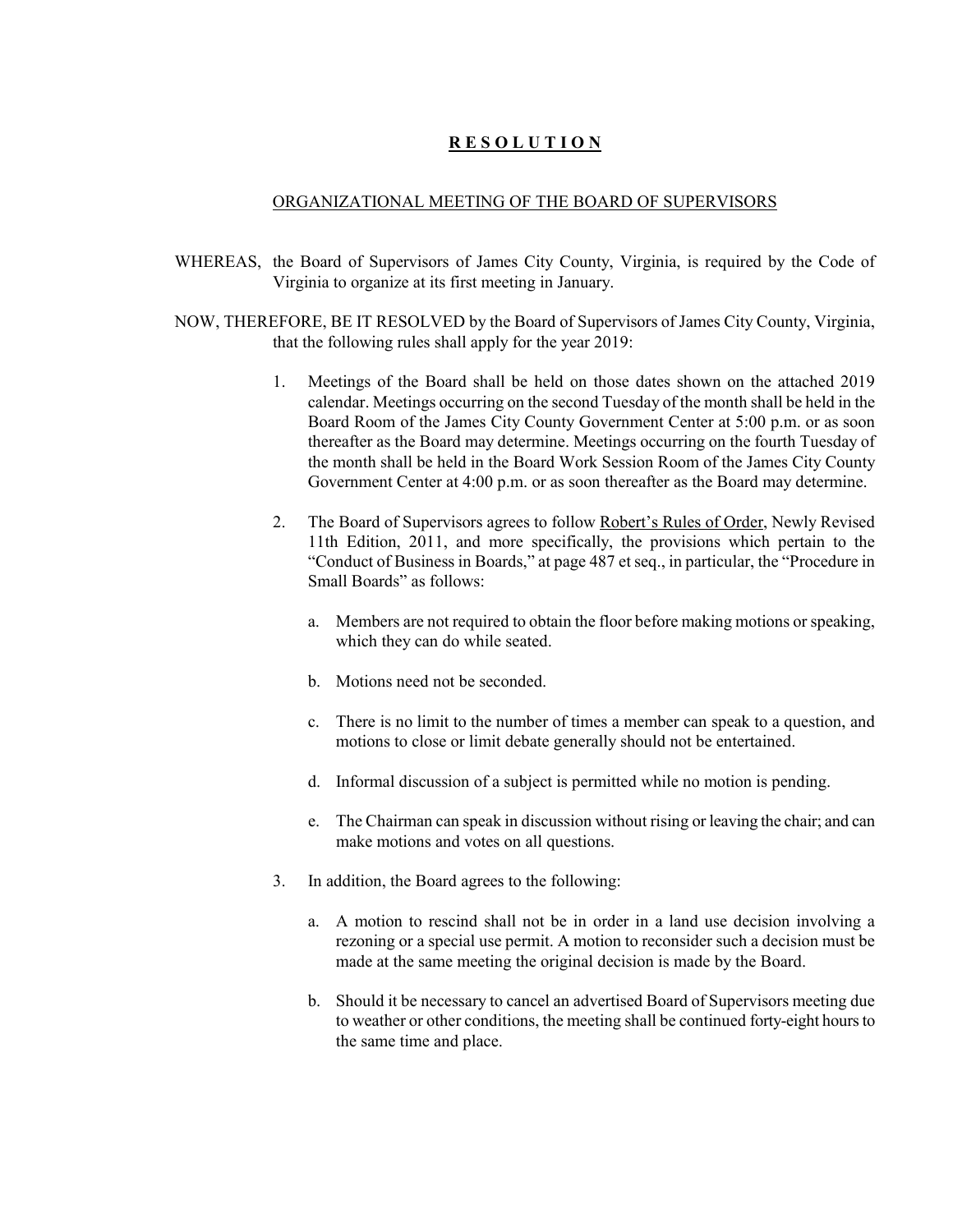|                           | Chairman, Board of Supervisors   |              |            |                |  |
|---------------------------|----------------------------------|--------------|------------|----------------|--|
|                           |                                  | <b>VOTES</b> |            |                |  |
| ATTEST:                   |                                  |              | <b>NAY</b> | <b>ABSTAIN</b> |  |
|                           | <b>MCGLENNON</b>                 |              |            |                |  |
|                           | <b>SADLER</b>                    |              |            |                |  |
| Teresa J. Fellows         | <b>HIPPLE</b><br><b>ICENHOUR</b> |              |            |                |  |
| Deputy Clerk to the Board | LARSON                           |              |            |                |  |

\_\_\_\_\_\_\_\_\_\_\_\_\_\_\_\_\_\_\_\_\_\_\_\_\_\_\_\_\_\_\_\_\_\_\_\_

Adopted by the Board of Supervisors of James City County, Virginia, this 2nd day of January, 2019.

BOSOrg19-res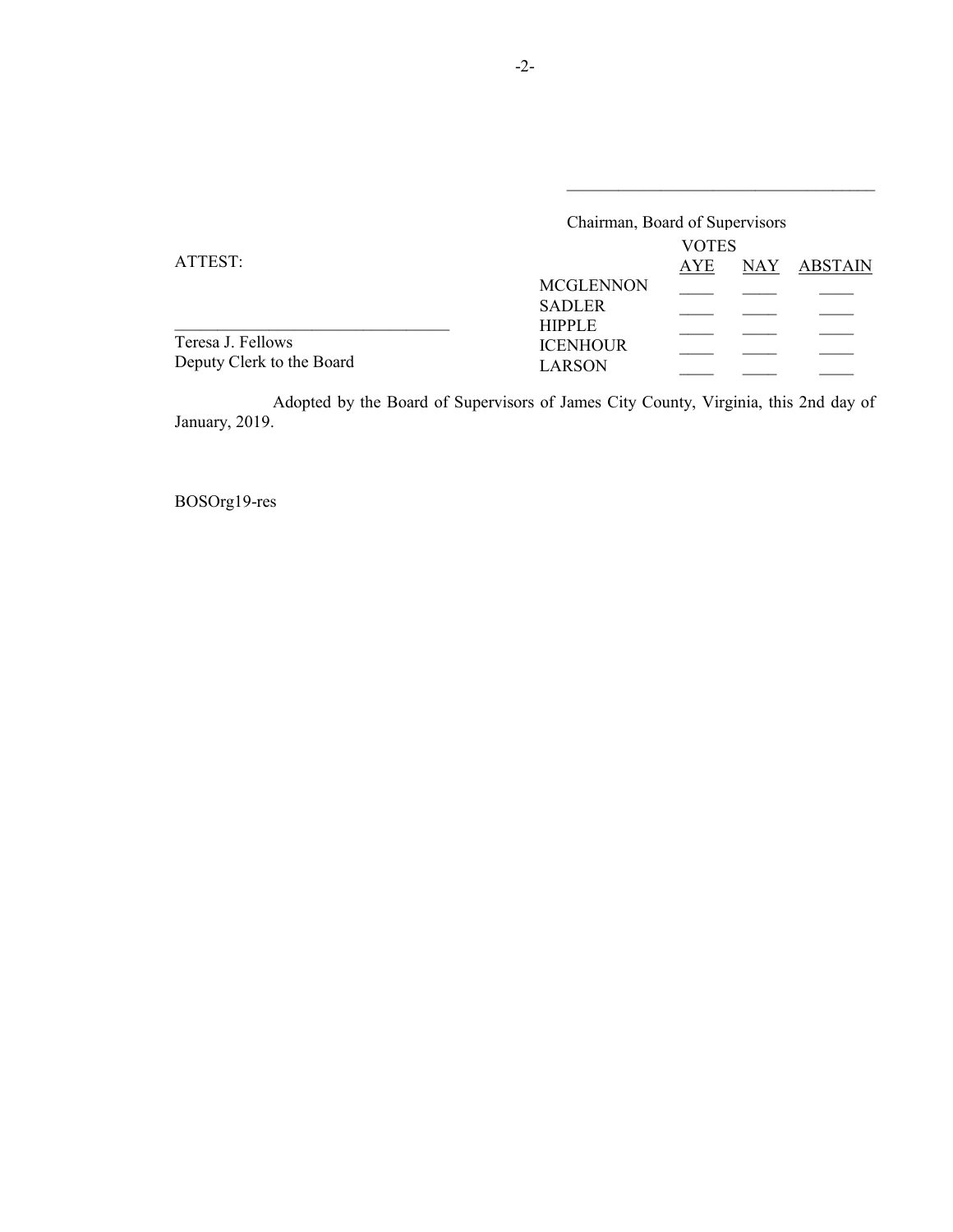

# **2019 Board of Supervisors' Calendar**

| <b>KEY</b>                                      |          |          |                   | <b>JANUARY</b>               |                     |                   |              |                                   |
|-------------------------------------------------|----------|----------|-------------------|------------------------------|---------------------|-------------------|--------------|-----------------------------------|
|                                                 | S        | M        | T                 | W                            | т                   | F                 | S            | BOS Org Mtg-2                     |
| Months with                                     | 6        | 7        | $\mathbf{1}$<br>8 | $\overline{\mathbf{c}}$<br>9 | 3<br>10             | 4<br>11           | 5<br>12      | BOS Meeting-8                     |
| change                                          | 13       | 14       | 15                | 16                           | 17                  | 18                | 19           | Pre-Budget Work                   |
|                                                 |          |          |                   |                              |                     |                   |              | Session-22                        |
| <b>BOS</b> Meeting                              | 20       | 21       | 22                | 23                           | 24                  | 25                | 26           |                                   |
|                                                 | 27       | 28       | 29                | 30                           | 31                  |                   |              | Martin Luther<br>King, Jr. Day-21 |
|                                                 |          |          |                   |                              |                     |                   |              | VACo County                       |
| Work Session                                    |          |          |                   |                              |                     |                   |              | Govt. Day - Gen.<br>Assembly -31  |
|                                                 |          |          |                   |                              |                     |                   |              |                                   |
| Dates of                                        |          |          |                   | <b>FEBRUARY</b>              |                     |                   |              |                                   |
| Interest                                        | S        | M        | T                 | W                            | T                   | F                 | S            |                                   |
|                                                 | 3        | 4        | 5                 | 6                            | 7                   | $\mathbf{1}$<br>8 | 2<br>9       | BOS Meeting-12<br>Work Session-26 |
|                                                 | 10       | 11       | 12                | 13                           | 14                  | 15                | 16           |                                   |
| More<br><b>Information</b>                      | 17       | 18       | 19                | 20                           | 21                  | 22                | 23           |                                   |
|                                                 | 24       | 25       | 26                | 27                           | 28                  |                   |              | Presidents Day-18                 |
| $\cdot$ 2 <sup>nd</sup> Tuesday                 |          |          |                   |                              |                     |                   |              |                                   |
| meeting<br>5:00 p.m.                            |          |          |                   | <b>MARCH</b>                 |                     |                   |              |                                   |
|                                                 | S        | M        | T                 | W                            | T                   | F                 | S            |                                   |
| $\cdot$ 4 <sup>th</sup> Tuesday<br>Work Session | 3        | 4        | 5                 | 6                            | 7                   | $\mathbf{1}$<br>8 | 2<br>9       | BOS Meeting-12                    |
| 4 p.m.                                          | 10       | 11       | 12                | 13                           | 14                  | 15                | 16           | <b>Work Session-26</b>            |
| •January 2                                      | 17       | 18       | 19                | 20                           | 21                  | 22                | 23           |                                   |
| <b>BOS</b>                                      | 24       | 25       | 26                | 27                           | 28                  | 29                | 30           |                                   |
| Organi-                                         | 31       |          |                   |                              |                     |                   |              |                                   |
| zational                                        |          |          |                   |                              |                     |                   |              |                                   |
| Meeting                                         |          |          |                   |                              |                     |                   |              |                                   |
| 4 p.m.                                          |          |          |                   | <b>APRIL</b>                 |                     |                   |              |                                   |
|                                                 | S        | M<br>1   | Т<br>2            | W<br>3                       | T<br>$\overline{4}$ | F<br>5            | S<br>6       |                                   |
|                                                 | 7        | 8        | 9                 | 10                           | 11                  | 12                | 13           | BOS Meeting-9                     |
| Location                                        | 14       | 15       | 16                | 17                           | 18                  | 19                | 20           |                                   |
| 101-F Mounts                                    | 21       | 22       | 23                | 24                           | 25                  | 26                | 27           | <b>Budget Work</b><br>Sessions:   |
| <b>Bay Road</b>                                 | 28       | 29       | 30                |                              |                     |                   |              | 23 @ 4 p.m.                       |
| Williamsburg,<br>Virginia                       |          |          |                   |                              |                     |                   |              | 30 @ 4 p.m.                       |
| 23185                                           |          |          |                   |                              |                     |                   |              |                                   |
|                                                 |          |          |                   | MAY                          |                     |                   |              |                                   |
| <b>Mailing</b>                                  | S        | M        | T                 | W                            | T                   | F                 | S            |                                   |
| <b>Address</b>                                  |          |          |                   | 1                            | 2<br>9              | 3                 | 4            | BOS Meeting-14                    |
| P.O. Box<br>8784                                | 5<br>12  | 6<br>13  | 7<br>14           | 8<br>15                      | 16                  | 10<br>17          | 11<br>18     | Work Session-28                   |
| Williamsburg,                                   | 19       | 20       | 21                | 22                           | 23                  | 24                | 25           | Memorial Day-27                   |
| Virginia<br>23187-8784                          | 26       | 27       | 28                | 29                           | 30                  | 31                |              |                                   |
|                                                 |          |          |                   |                              |                     |                   |              |                                   |
| www.james                                       |          |          |                   | JUNE                         |                     |                   |              |                                   |
| citycountyva                                    | S        | M        | T                 | W                            | T                   | F                 | S            |                                   |
| .gov/BOS                                        |          |          |                   |                              |                     |                   | $\mathbf{1}$ | <b>BOS Meeting-11</b>             |
|                                                 | 2<br>9   | 3        | 4                 | 5                            | 6                   | 7                 | 8            | Work Session-25                   |
|                                                 |          | 10       | 11                | 12                           | 13                  | 14                | 15           |                                   |
|                                                 | 16<br>23 | 17<br>24 | 18                | 19<br>26                     | 20<br>27            | 21<br>28          | 22<br>29     |                                   |
|                                                 | 30       |          | 25                |                              |                     |                   |              |                                   |

|                                                |          |          |                     | <b>JULY</b>      |              |                     |              |
|------------------------------------------------|----------|----------|---------------------|------------------|--------------|---------------------|--------------|
|                                                | S<br>6   | F<br>5   | T<br>$\overline{4}$ | W<br>3           | T<br>2       | M<br>1              | S            |
| BOS Meeting-9<br>Work Session-23               | 13       | 12       | 11                  | 10               | 9            | 8                   | 7            |
|                                                | 20       | 19       | 18                  | 17               | 16           | 15                  | 14           |
| Independence Day-4                             | 27       | 26       | 25                  | 24               | 23           | 22                  | 21           |
|                                                |          |          |                     | 31               | 30           | 29                  | 28           |
|                                                |          |          |                     |                  |              |                     |              |
|                                                |          |          |                     | <b>AUGUST</b>    |              |                     |              |
| <b>BOS Meeting-13</b>                          | S<br>3   | F<br>2   | T<br>$\mathbf{1}$   | W                | T            | M                   | S            |
|                                                | 10       | 9        | 8                   | 7                | 6            | 5                   | 4            |
|                                                | 17       | 16       | 15                  | 14               | 13           | 12                  | 11           |
|                                                | 24       | 23       | 22                  | 21               | 20           | 19                  | 18           |
|                                                | 31       | 30       | 29                  | 28               | 27           | 26                  | 25           |
|                                                |          |          |                     | <b>SEPTEMBER</b> |              |                     |              |
|                                                | S        | F        | T                   | W                | T            | M                   | S            |
| <b>BOS Meeting-10</b><br>Work Session-24       | 7        | 6        | 5                   | $\overline{4}$   | 3<br>10      | $\overline{2}$<br>9 | $\mathbf{1}$ |
|                                                | 14<br>21 | 13<br>20 | 12<br>19            | 11<br>18         | 17           | 16                  | 8<br>15      |
| Labor Day-2                                    | 28       | 27       | 26                  | 25               | 24           | 23                  | 22           |
|                                                |          |          |                     |                  |              | 30                  | 29           |
|                                                |          |          |                     |                  |              |                     |              |
|                                                |          |          |                     | <b>OCTOBER</b>   |              |                     |              |
|                                                | S        | F        | T                   | W                | T            | M                   | S            |
| <b>BOS Meeting-8</b><br><b>Work Session-22</b> | 5        | 4        | 3                   | 2                | $\mathbf{1}$ |                     |              |
|                                                | 12       | 11       | 10                  | 9                | 8            | 7                   | 6            |
|                                                | 19       | 18<br>25 | 17<br>24            | 16               | 15           | 14                  | 13<br>20     |
|                                                | 26       |          | 31                  | 23<br>30         | 22<br>29     | 21<br>28            | 27           |
|                                                |          |          |                     |                  |              |                     |              |
|                                                |          |          |                     |                  |              |                     |              |
|                                                |          |          |                     |                  |              |                     |              |
|                                                |          |          |                     |                  |              |                     |              |
|                                                |          |          |                     | <b>NOVEMBER</b>  |              |                     |              |
|                                                | S<br>2   | F<br>1   | т                   | W                | т            | M                   | S            |
| BOS Meeting-12<br><b>Work Session-26</b>       | 9        | 8        | 7                   | 6                | 5            | 4                   | 3            |
| VACo-10,11,12                                  | 16       | 15       | 14                  | 13               | 12           | 11                  | 10           |
| Veteran's Day-11                               | 23       | 22       | 21                  | 20               | 19           | 18                  | 17           |
| Thanksgiving-28,29                             | 30       | 29       | 28                  | 27               | 26           | 25                  | 24           |
|                                                |          |          |                     | <b>DECEMBER</b>  |              |                     |              |
| BOS Meeting-10                                 | S        | F        | T                   | W                | T            | M                   | S            |
|                                                | 7        | 6        | 5                   | 4                | 3            | 2                   | $\mathbf{1}$ |
| New Year's Day                                 | 14       | 13       | 12                  | 11               | 10           | 9                   | 8            |
| Christmas-24, 25<br>Holiday-Jan 1              | 21       | 20       | 19                  | 18               | 17           | 16                  | 15           |
| <b>BOS Organizational</b><br>Meeting-1/2/2020  | 28       | 27       | 26                  | 25               | 24<br>31     | 23<br>30            | 22<br>29     |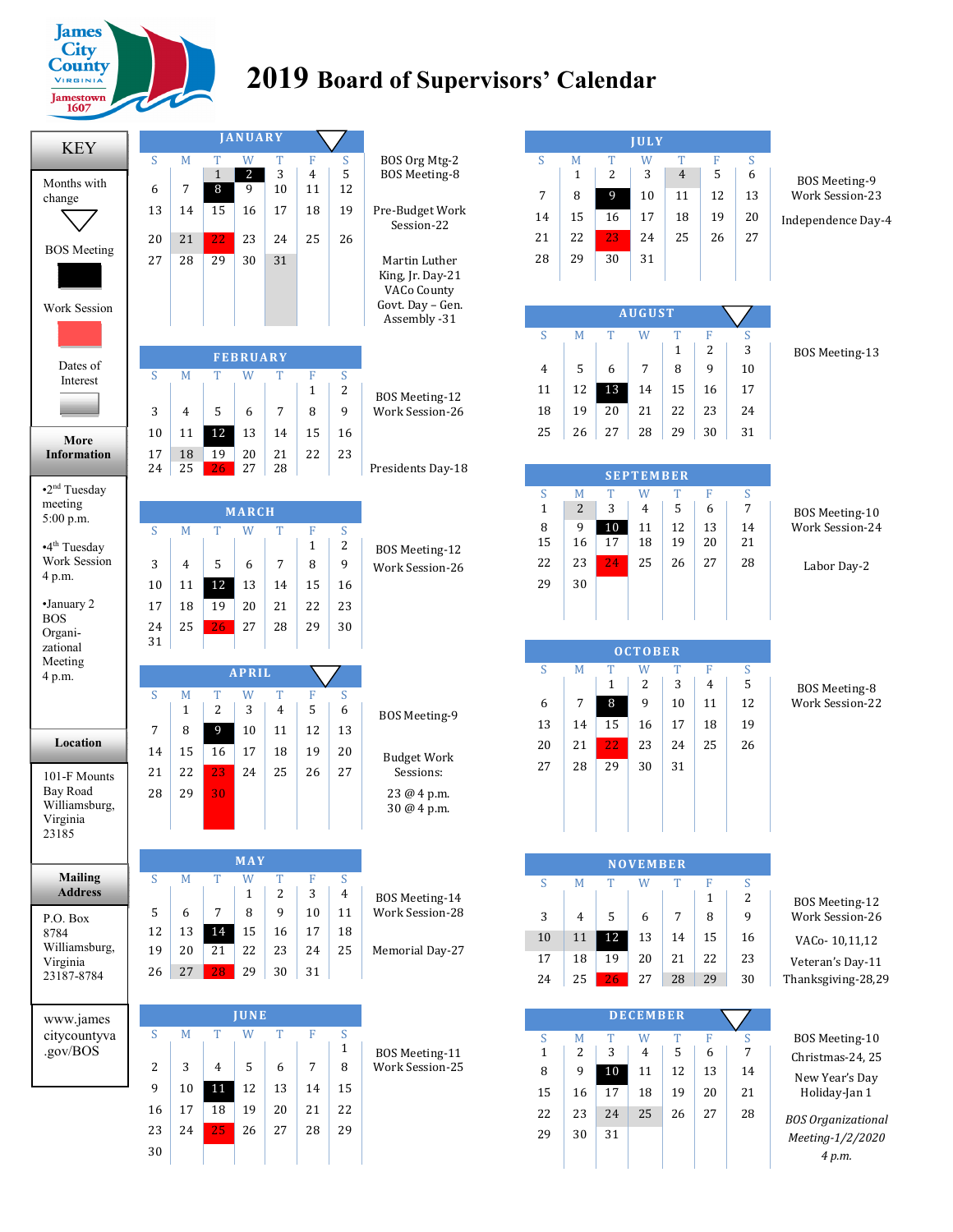

## **2019 Board of Supervisors' Calendar of Important Dates**

#### **Regular Meeting at 5:00 p.m. & Work Session at 4 p.m. unless otherwise noted**

#### January 2019

Organizational Meeting – **Jan. 2 @ 4 p.m.**

BOS Regular Meeting – **Jan. 8**

County Holiday – Jan. 21

County Holiday – Jan. 1

BOS Work Session – **Jan. 22**

 VACo County Government Day at the General Assembly – Jan. 31

#### February 2019

BOS Regular Meeting – **Feb. 12**

County Holiday – Feb. 18

BOS Work Session – **Feb. 26**

#### March 2019

BOS Regular Meeting – **March 12**

BOS Work Session – **March 26** 

#### April 2019

BOS Regular Meeting – **April 9**

BOS Budget Work Sessions – **April 23 and 30**

#### May 2019

BOS Regular Meeting – **May 14**

County Holiday – May 27

BOS Work Session – **May 28**

#### June 2019

BOS Regular Meeting – **June 11**

BOS Work Session – **June 25** 

#### July 2019

County Holiday – July 4

BOS Regular Meeting – **July 9**

BOS Work Session – **July 23**

#### August 2019

BOS Regular Meeting – **Aug. 13**

September 2019 County Holiday – Sept. 2 BOS Regular Meeting – **Sept. 10** BOS Work Session – **Sept. 24** October 2019 BOS Regular Meeting – **Oct. 8** BOS Work Session – **Oct. 22** November 2019 VACo Annual Conference – Nov. 10-12 County Holiday – Nov. 11 BOS Regular Meeting – **Nov. 12** BOS Work Session – **Nov. 26**  County Holiday – Nov. 28-29 December 2019 BOS Regular Meeting – **Dec. 10** County Holiday – Dec. 24-25 January 2020 County Holiday – Jan. 1 Organizational Meeting – **Jan. 2 @ 4 pm**

#### **Location:**

Regular Meetings and Work Sessions:

Government Center Board Room/Work Session Room, 101 F Mounts Bay Road, James City County, VA

#### **BOS Contact Information:**

Mailing Address:

P.O. Box 8784, Williamsburg, VA 23187

Phone: (757) 253-6609

Email: jccboard@jamescitycountyva.gov

Speaker's Policy and Sign-up Form: https://jamescitycountyva.gov/630/Public-Speaker-Policies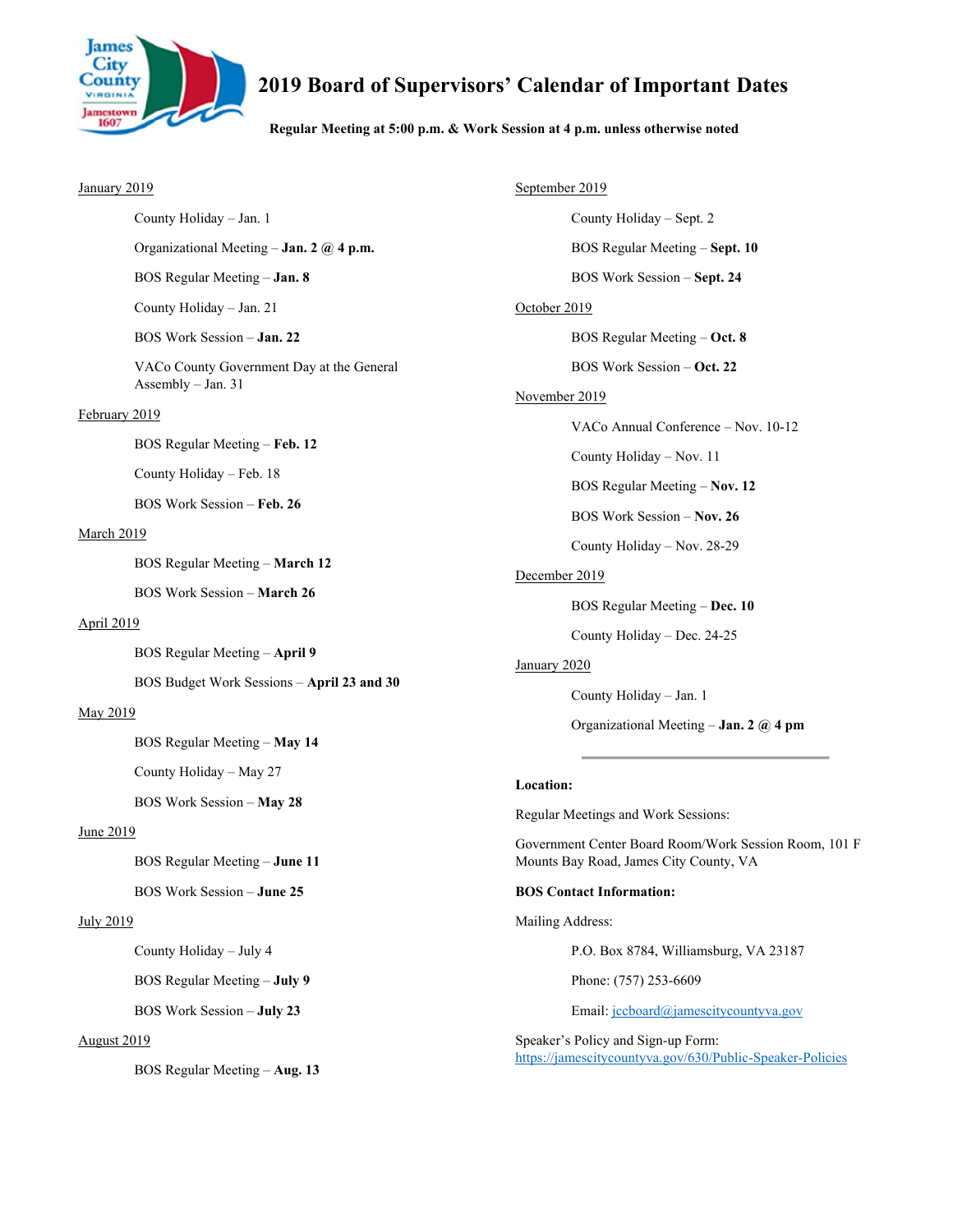| DATE:                | 1/2/2019                                    |
|----------------------|---------------------------------------------|
| TO:                  | The Board of Supervisors                    |
| FROM:                | Teresa J. Fellows, Deputy Clerk             |
| SUBJECT <sup>.</sup> | Supervisor Seats for Boards and Commissions |

#### **ATTACHMENTS:**

|   | Description          | Type       |
|---|----------------------|------------|
| D | Memorandum           | Cover Memo |
| D | Information Document | Exhibit    |

| Department                    | Reviewer        | Action   | Date                  |
|-------------------------------|-----------------|----------|-----------------------|
| <b>Board Secretary</b>        | Fellows, Teresa | Approved | 12/20/2018 - 11:53 AM |
| <b>Board Secretary</b>        | Purse, Jason    | Approved | 12/20/2018 - 3:15 PM  |
| <b>Board Secretary</b>        | Fellows, Teresa | Approved | 12/20/2018 - 3:42 PM  |
| <b>Publication Management</b> | Daniel, Martha  | Approved | 12/20/2018 - 4:09 PM  |
| Legal Review                  | Kinsman, Adam   | Approved | 12/20/2018 - 4:28 PM  |
| <b>Board Secretary</b>        | Fellows, Teresa | Approved | 12/20/2018 - 4:28 PM  |
| <b>Board Secretary</b>        | Purse, Jason    | Approved | 12/20/2018 - 4:33 PM  |
| <b>Board Secretary</b>        | Fellows, Teresa | Approved | 12/20/2018 - 4:37 PM  |
|                               |                 |          |                       |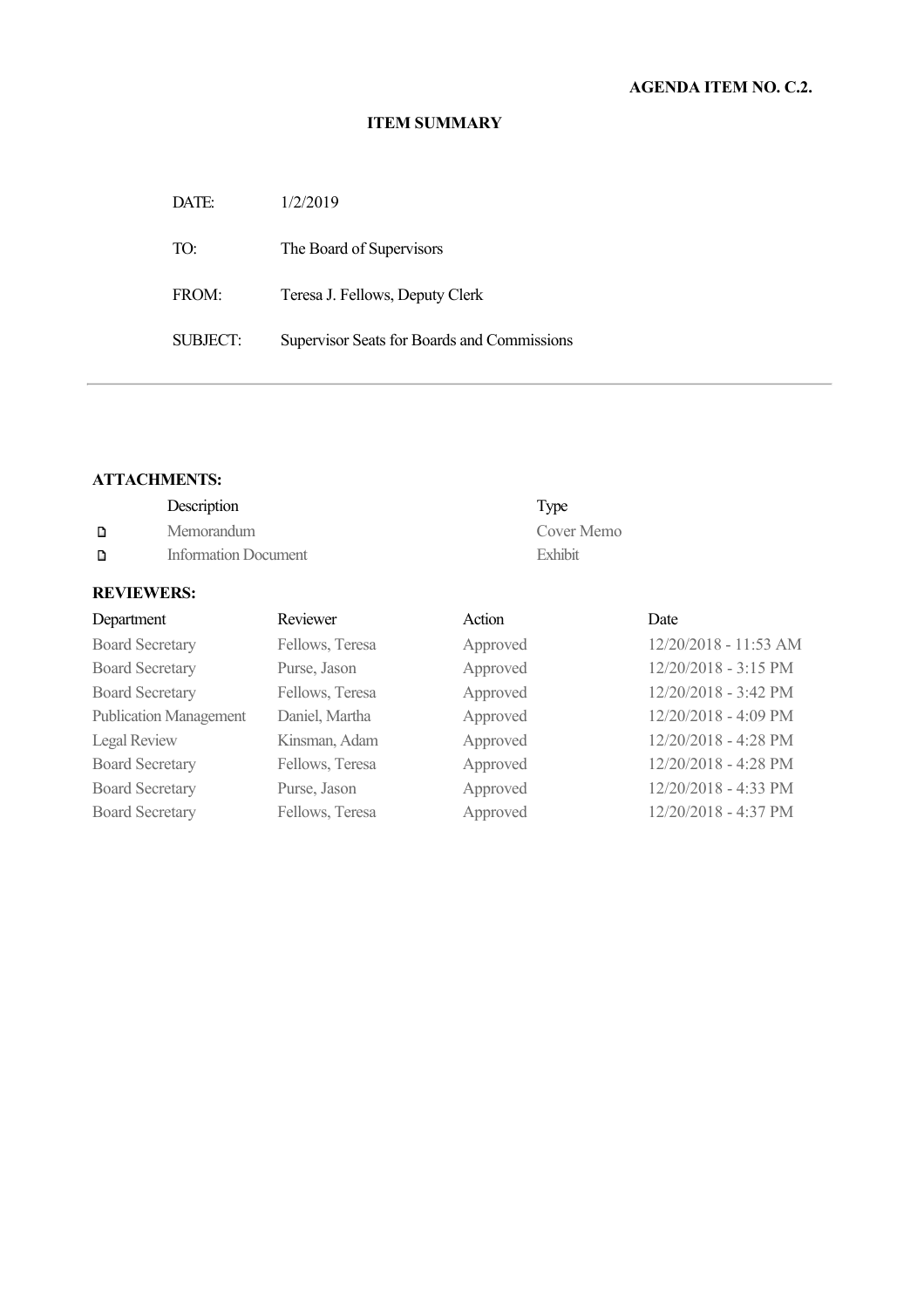## **M E M O R A N D U M**

| DATE:    | January 2, 2019                                              |
|----------|--------------------------------------------------------------|
| TO:      | The Board of Supervisors                                     |
| FROM:    | Teresa J. Fellows, Deputy Clerk                              |
| SUBJECT: | List of Supervisor Seats for Boards and Commissions for 2019 |

Below is a listing of Board/Commission/Committee appointments for the Board of Supervisors (BOS) for the 2018 calendar year.

Staff recommends that new appointments be made for the 2019 calendar year.

| <b>Board/Commission Committee</b>                                            | <b>Board Member 2018</b>                                                                                                                              | <b>Board Member 2019</b> |
|------------------------------------------------------------------------------|-------------------------------------------------------------------------------------------------------------------------------------------------------|--------------------------|
| Community Action Agency Board<br>of Directors                                | Max Hlavin, Amanda<br>Wheeler, Lt. Jeff Hicklin<br>(staff) and Diane Finney<br>(staff) - expires 9/25/2022<br>Sue Sadler (BOS) - expires<br>9/25/2022 |                          |
| Hampton Roads Military and<br><b>Federal Facilities Alliance</b><br>(HRMFFA) | <b>Michael Hipple</b>                                                                                                                                 |                          |
| <b>Hampton Roads Planning</b><br>District Commission (HRPDC)                 | <b>Michael Hipple</b>                                                                                                                                 |                          |
| <b>Hampton Roads Transportation</b><br>Planning Organization (HRTPO)         | <b>Michael Hipple</b>                                                                                                                                 |                          |
| Hampton Roads Transportation<br><b>Accountability Commission</b><br>(HRTAC)  | <b>Michael Hipple</b>                                                                                                                                 |                          |
| <b>School Liaison</b>                                                        | <b>Ruth Larson and Jim</b><br>Icenhour                                                                                                                |                          |
| Historic Triangle Collaborative                                              | <b>Ruth Larson</b>                                                                                                                                    |                          |
| <b>Agricultural and Forestal</b><br>District (AFD) Advisory<br>Committee     | <b>Sue Sadler</b>                                                                                                                                     |                          |
| <b>Economic Development Authority</b>                                        | <b>Sue Sadler</b>                                                                                                                                     |                          |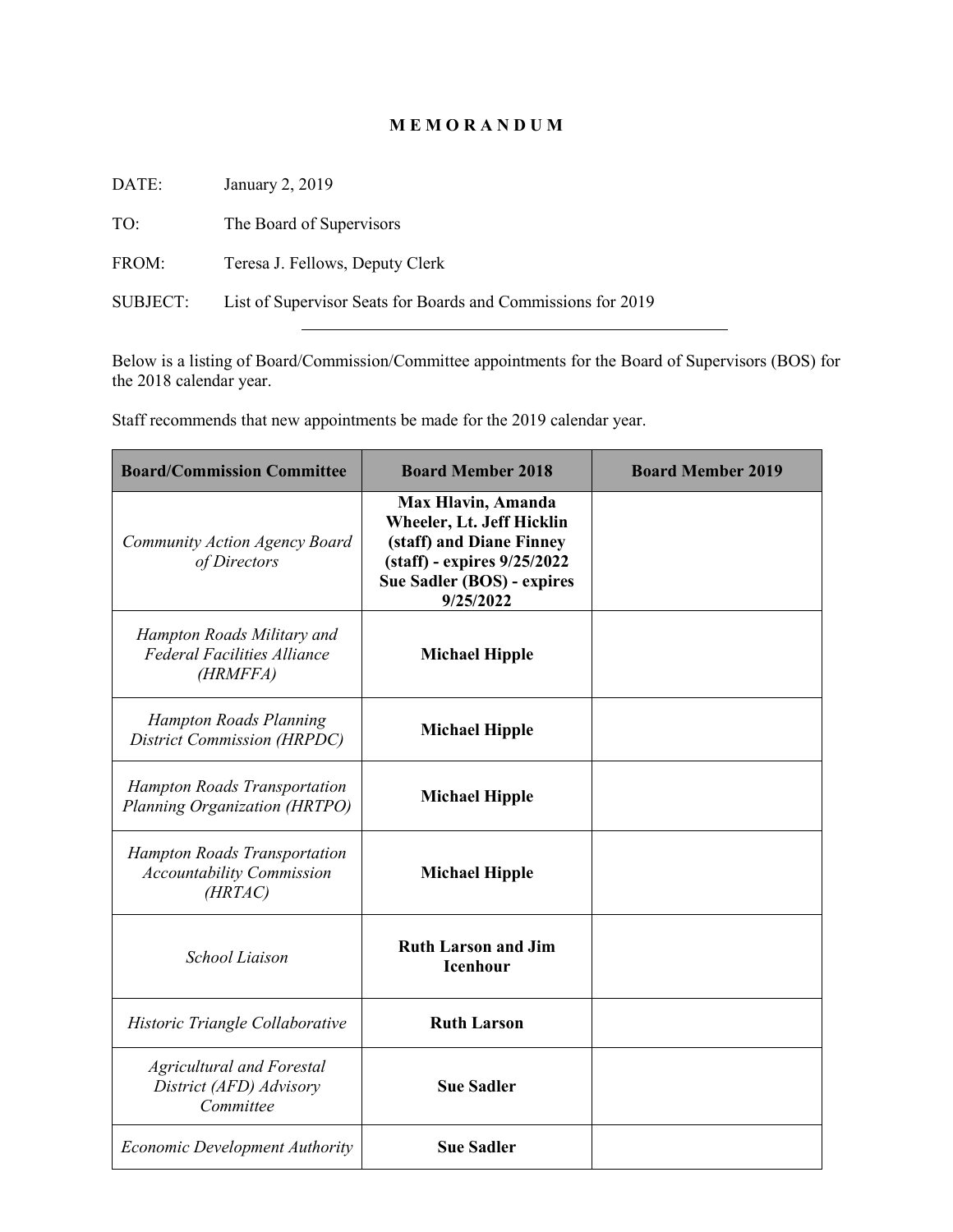| <b>Board/Commission Committee</b>                                | <b>Board Member 2018</b>                                                  | <b>Board Member 2019</b> |
|------------------------------------------------------------------|---------------------------------------------------------------------------|--------------------------|
| Williamsburg Tourism Council                                     | <b>Ruth Larson</b>                                                        |                          |
| <b>Community Services Coalition</b><br><b>Board of Directors</b> | <b>Barbara Watson as BOS</b><br><b>Representative until</b><br>01/01/2020 |                          |
| Greater Peninsula Workforce<br>Development Consortium            | <b>Jim Icenhour</b>                                                       |                          |
| Peninsula Council for Workforce<br>Development                   | <b>Jim Icenhour</b>                                                       |                          |
| Virginia Peninsula Regional Jail<br>Authority                    | <b>John McGlennon</b>                                                     |                          |
| Historic Virginia Land<br>Conservancy                            | <b>John McGlennon</b>                                                     |                          |
| Greater Williamsburg Area<br>Chamber and Tourism Alliance        | <b>Ruth Larson</b>                                                        |                          |
| <b>High Growth Coalition</b>                                     | <b>John McGlennon</b>                                                     |                          |
| Williamsburg Area Medical<br>Assistance Corp (WAMAC)             | <b>John McGlennon</b>                                                     |                          |

TJF/md BCC-BOS2019-mem

Attachment:

1. Supervisor Seats for Regional Boards and Commissions - Information Document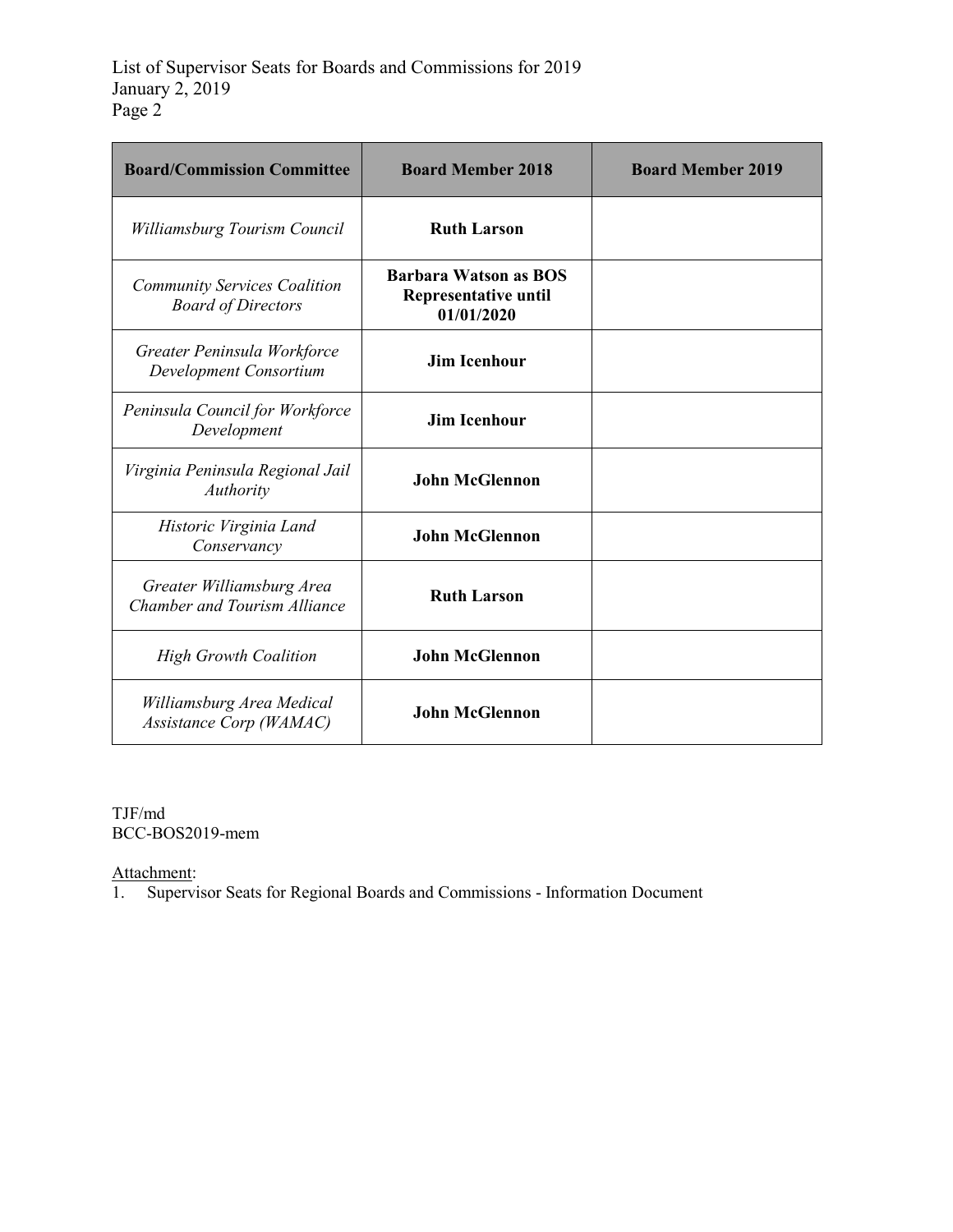**Supervisor Seats for Regional Boards and Commissions** 

## **2019 Calendar Year**

 *Community Action Agency Board of Directors* - Five members are appointed by the Board of Supervisors (BOS), to represent the BOS, for five-year terms. There are two staff members, two community members, and one BOS member. Ms. Sadler was appointed to fill the BOS slot last fall.

The Agency responds to continually changing community needs, while retaining a fundamental commitment to individual empowerment and social justice; and serves individuals, families, neighborhoods, and the larger community in seeking to relieve the causes and to diminish the effects of poverty.

**Executive Director** - caa@wjccactionagency.org; 757-229-9332

Website: www.wjccactionagency.org

**Meetings:** Historically, the meetings have been held at noon on the 3rd Thursday of Feb, April, June, August, October and December…the next scheduled meeting is Feb. 21, 2019.

 *Hampton Roads Military and Federal Facilities Alliance* **(HRMFFA)** - The Hampton Roads Military and Federal Facilities Alliance (HRMFFA) is an initiative of the Hampton Roads Mayors and Chairs Caucus. The Alliance was established to collectively focus area efforts on preserving and growing Federal capabilities within the Hampton Roads region. HRMFFA was incorporated within the Commonwealth of Virginia in March 2006 under the provisions of the Internal Revenue Code of 1986 as a tax exempt, not-for-profit Corporation. The mission of HRMFFA is to attract, retain and grow military and federal facilities across the region for the common good and welfare of the residents of Hampton Roads. Through regional advocacy and influence, the Alliance acts to attract, retain and grow organizations, capabilities and investments owned, operated or funded by the Federal government.

**Craig Quigley, Executive Director** - cquigley@hrmffa.org Website: www.hrmffa.org

**Meetings:** Meets **quarterly** at the regional building in Chesapeake at 10:30 a.m. The next meeting will be March 21, 2019. The annual meeting is in June, and typically the meetings are the 3rd Thursday of the month in March, June, September and December.

 *Hampton Roads Planning District Commission* **(HRPDC)** - The Hampton Roads Planning District Commission (HRPDC), one of 21 Planning District Commissions in the Commonwealth of Virginia, is a regional organization representing this area's 17 local governments. Planning District Commissions are voluntary associations and were created in 1969 pursuant to the Virginia Area Development Act and a regionally executed Charter Agreement. The HRPDC was formed in 1990 by the merger of the Southeastern Virginia Planning District Commission and the Peninsula Planning District Commission.

**Robert Crum, Executive Director** - rcrum@hrpdcva.gov Website: www.hrpdcva.gov

**Meetings:** 12:30 p.m. on the 3rd Thursday of the month at the regional building in Chesapeake.

 *Hampton Roads Transportation Planning Organization* **(HRTPO)** - The Hampton Roads Transportation Planning Organization (HRTPO) is the body created by the Hampton Roads localities and appropriate state and federal agencies to perform the duties of an MPO under the federal regulations. Voting representation on the HRTPO Board includes elected officials from the Cities of Chesapeake, Hampton, Newport News, Norfolk, Poquoson, Portsmouth, Suffolk, Virginia Beach, and Williamsburg, and the Counties of Gloucester, Isle of Wight, James City and York; plus representatives from the Transportation District Commission of Hampton Roads (TDCHR), Williamsburg Area Transit Authority (WATA) and the Virginia Department of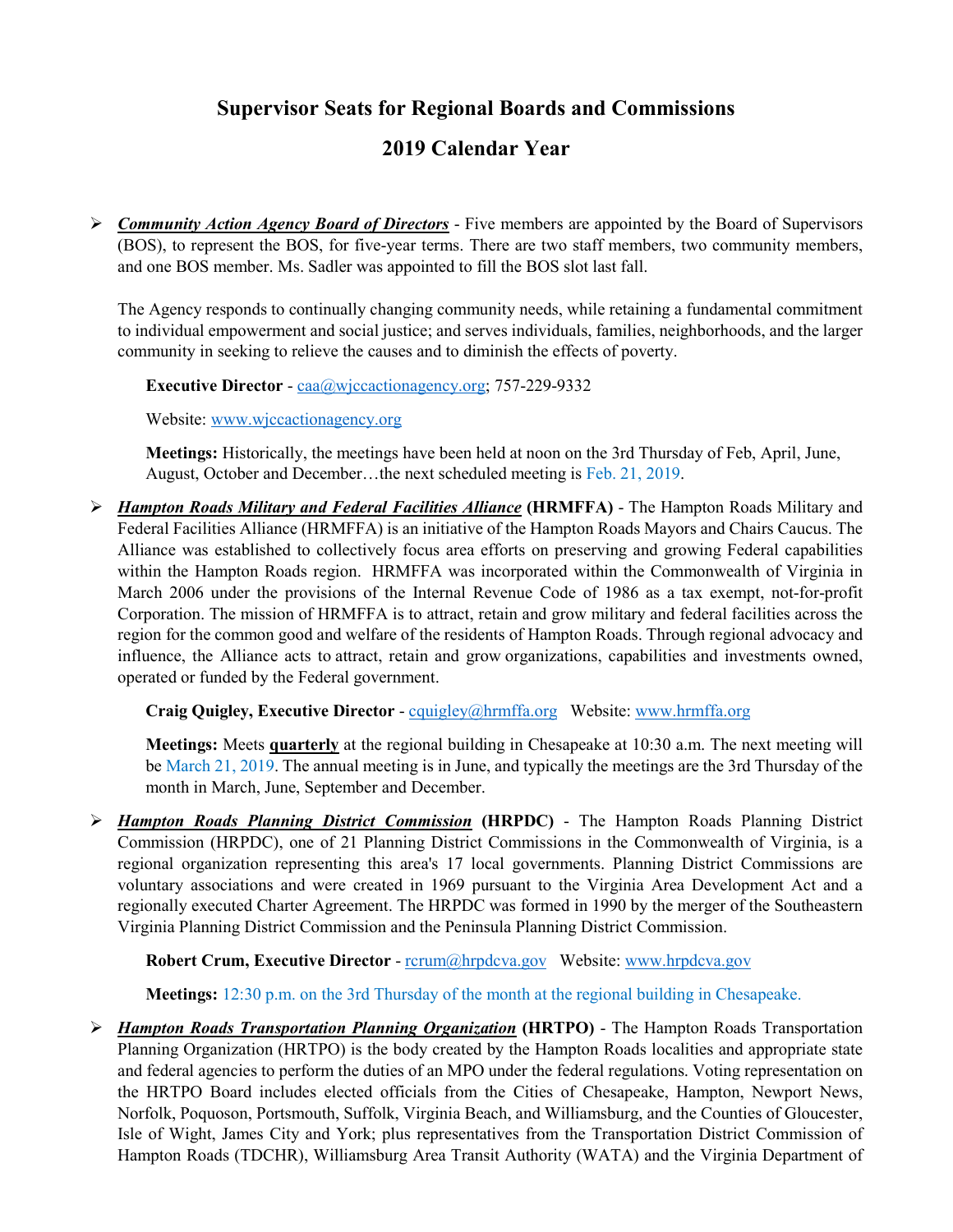Transportation (VDOT). Non-voting board members include representatives from the Virginia Department of Rail and Public Transportation (DRPT), the Virginia Port Authority (VPA), the Virginia Department of Aviation (VDOA), the Federal Highway Administration (FHWA), the Federal Transit Administration (FTA), and the Federal Aviation Administration (FAA).

**Robert Crum, Executive Director** - rcrum@hrtpo.org Website: www.hrtpo.org

**Meetings:** 10:30 a.m. on the 3rd Thursday of the month at the regional building in Chesapeake.

 *Hampton Roads Transportation Accountability Commission* **(HRTAC)** - On March 8, 2014, the General Assembly adopted **HB1253**/**SB513**, which provides for the creation of the Hampton Roads Transportation Accountability Commission (HRTAC) in order to manage the Hampton Roads Transportation Fund (HRTF) revenues for the Hampton Roads region. Signed into law on April 3, 2014 by Governor Terry McAuliffe, the HRTAC became effective on July 1, 2014. Comprised of locally elected officials, the commission has the organizational structure and leadership in place to determine how new regional money, approximately \$200 million annually, will be invested in transportation projects. The new funding is part of the **transportation funding package** passed by the General Assembly in 2013. The 23-member commission consists of mayors from local governments, state legislators from the region and area Commonwealth Transportation Board members. Decisions are based on a two-thirds majority vote of elected officials on the commission, representing at least two-thirds of the region's population. (**Mr. Hipple is the current Chairman of the Commission.)** 

**Kevin Page, Executive Director** - kpage@hrtac.org Website: www.hrtac.org

**Meetings:** Quarterly; 12:30 p.m. on the 3rd Thursday of the month at the regional building in Chesapeake.

 *School Liaison* - Liaison committee between James City County, the City of Williamsburg and WJCC School Board…typically meets four times a year in February, May, September and November. The day and time have been fluid to accommodate the members' calendars. The location rotates among the three entities. The next meeting will be scheduled for the beginning of February 2019. **(Typically two BOS Members are assigned as the Liaisons.)** 

## **Janet Cerza, Clerk to the School Board** - janet.cerza@wjccschools.org

 *Historic Triangle Collaborative* - To think regionally and work collaboratively to achieve sustainable economic and quality of life benefits for the Historic Triangle. The Historic Triangle Collaborative is an informal group comprised of 11 Historic Triangle community leaders: an elected official of James City County, the City of Williamsburg and York County, the chief administrative officers of James City County, the City of Williamsburg and York County, and the chief executive officers of the Colonial Williamsburg Foundation, the Jamestown-Yorktown Foundation, the College of William and Mary, the Greater Williamsburg Chamber & Tourism Alliance and Busch Gardens & Water Country USA.

## Point of Contact, Sandy Wanner - swanner1@cox.net

**Meetings:** Scheduled Meetings - January 28, March 18, May 20, September 16 and November 18.

 *Agricultural and Forestal District (AFD) Advisory Committee* - Members are appointed by the BOS to serve an indefinite term. The Committee will review applications for the creation, modification and renewal of agricultural and forestal districts. **The Committee meets on an as needed basis.** 

## Paul Holt, Staff Support - paul.holt@jamescitycountyva.gov; 253-6674

 *Economic Development Authority* - The Authority's function is to pursue and comply with the goals and objectives set forth in the Comprehensive Plan; to advise the BOS through the County Administrator of any application made by an agent or representative of a prospective facility requesting the Authority to issue bonds; and to advise the governing body of James City County of the potential location of the facility.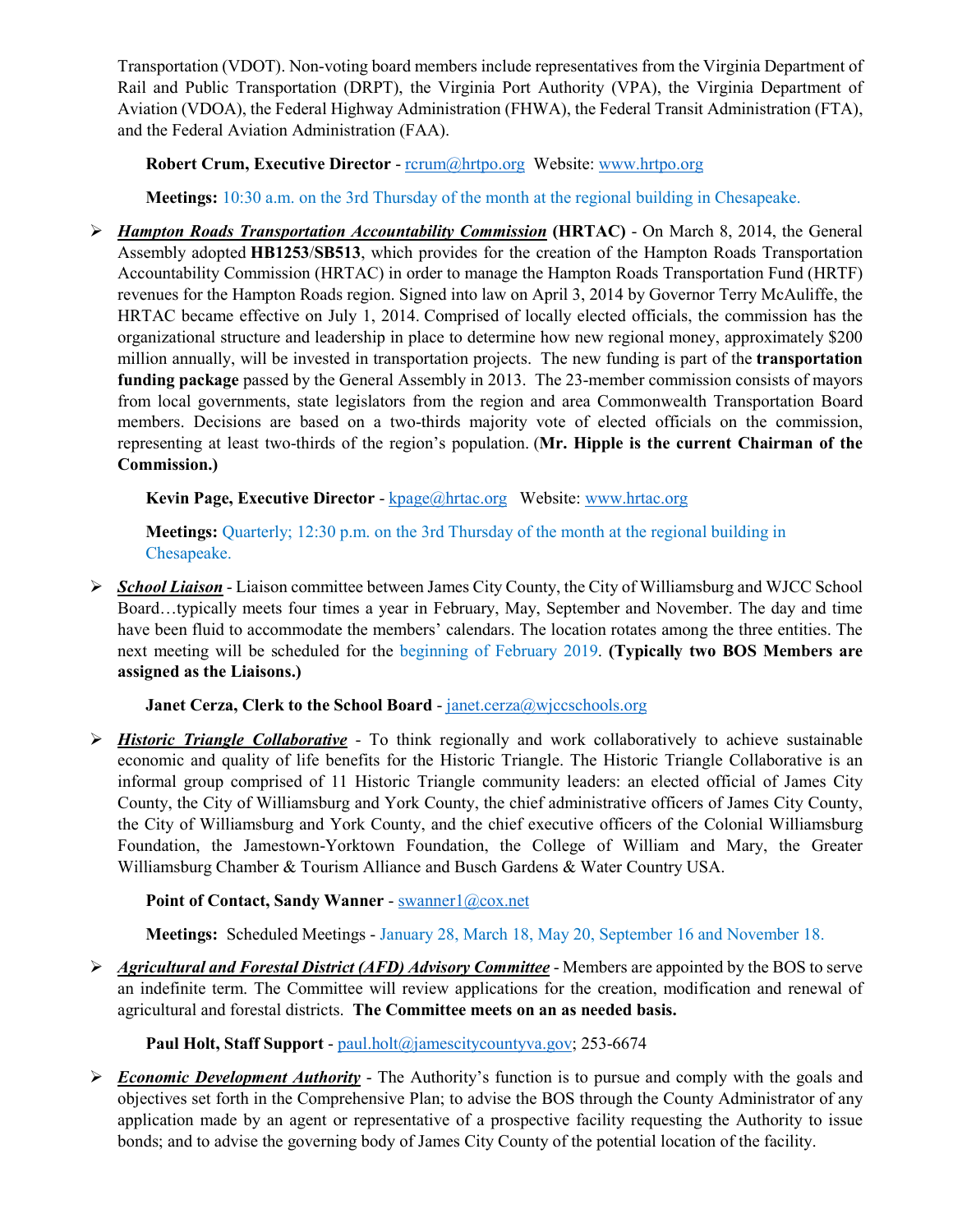#### **Amy Jordan, Staff Support** - amy.jordan@jamescitycountyva.gov; 253-6658

**Meetings:** 4 p.m.**,** 3rd Tuesday of each month, County Complex, Building.

 *The Williamsburg Tourism Council* - formed by the Virginia General Assembly legislation in 2018 (SB942). The Council oversees the marketing program and administrative services that promote the Greater Williamsburg area as an overnight destination. The Council is made up of representatives from James City and York Counties, the City of Williamsburg and other tourism partner organizations.

**Dave Potter, Director of Marketing Communications - dave@visitwilliamsburg.com** 

Website: https://www.visitwilliamsburg.com/williamsburg-tourism-council

**Meetings:** The Council meets monthly on the third Tuesday of the month at the City's Stryker Building, 412 N. Boundary St, Williamsburg, VA. Next meeting is January 15, 2019.

**Examingleright Services Coalition - With generous financial help from the City of Williamsburg, the Counties** of James City and York, Colonial Williamsburg and Anheuser-Busch Companies, and more than 500 businesses, churches, service clubs, organizations and individuals, the Community Services Coalition purchased, renovated and opened the new Historic Triangle Community Services Center in November, 1994. Today, the Center is home to about a dozen agencies which serve individuals, families and groups in all three local communities. They seek to improve the lives of thousands of clients from toddlers to seniors, from stressed families to the handicapped; activities from United Way's fundraising and Head Start training to checkups, mentoring, physical activity, wellness programs and family counseling.

*Since 2014, Ms. Barbara Watson (Assistant Director of Social Services) has served as the BOS Representative to the Coalition. Ms. Watson's term expires on January 1, 2020.* 

 *Greater Peninsula Workforce Development Consortium/Peninsula Council for Workforce Development* - The Consortium serves as the grant recipient and administrative entity and fiscally liable party for all Workforce Innovation and Opportunity Act (WIOA) funding allocated to the Greater Peninsula Local Workforce Development Area. In this capacity it is also responsible for appointing nominees to serve on the Greater Peninsula Workforce Development Board, approving budgets for carrying out all WIOA funded program activities and all eligible training providers, conducting, in collaboration with the Greater Peninsula Workforce Development Board comprehensive oversight of all WIOA funded operations, and ensuring that system partnerships are functioning effectively. In this last capacity, the Consortium plays an important role in providing administrative support and technical assistance for WIOA funded services delivered through the local One-Stop service delivery system and contracted Youth Programs. Additionally, the Consortium seeks out other state and federal workforce grants, serves as a liaison with state and federal officials relative to WIOA matters, and keeps local elected officials and members of the Board apprised of any new legislative or regulatory matters that may affect the WIOA Program.

Rita Bond - rbond@vcwpeninsula.com - 757-826-3327

Cassie Ellis - cellis@vcwpeninsula.com - 757-826-3327

Website: www. http://pcfwd.org

**Meetings:** 8 a.m. on the 4th Thursday of each month, Peninsula Council for Workforce Development, 11820 Fountain Way, #301, Newport News, VA.

 *Virginia Peninsula Regional Jail Authority* - The Virginia Peninsula Regional Jail (VPRJ) is a facility with a rated housing capacity of 290 and an expanded housing capacity of 612 male and female inmates. Located on a 35-acre site on Rte. 143 in James City County, the jail opened in June of 1997 and serves the counties of York and James City and the cities of Williamsburg and Poquoson. The primary mission of the facility is to provide a safe and secure environment for the detention of persons lawfully admitted to the facility by the four participating jurisdictions. The operational philosophy of the Virginia Peninsula Regional Jail is to perform all duties mandated by the Constitutions of the United States, the Commonwealth of Virginia, all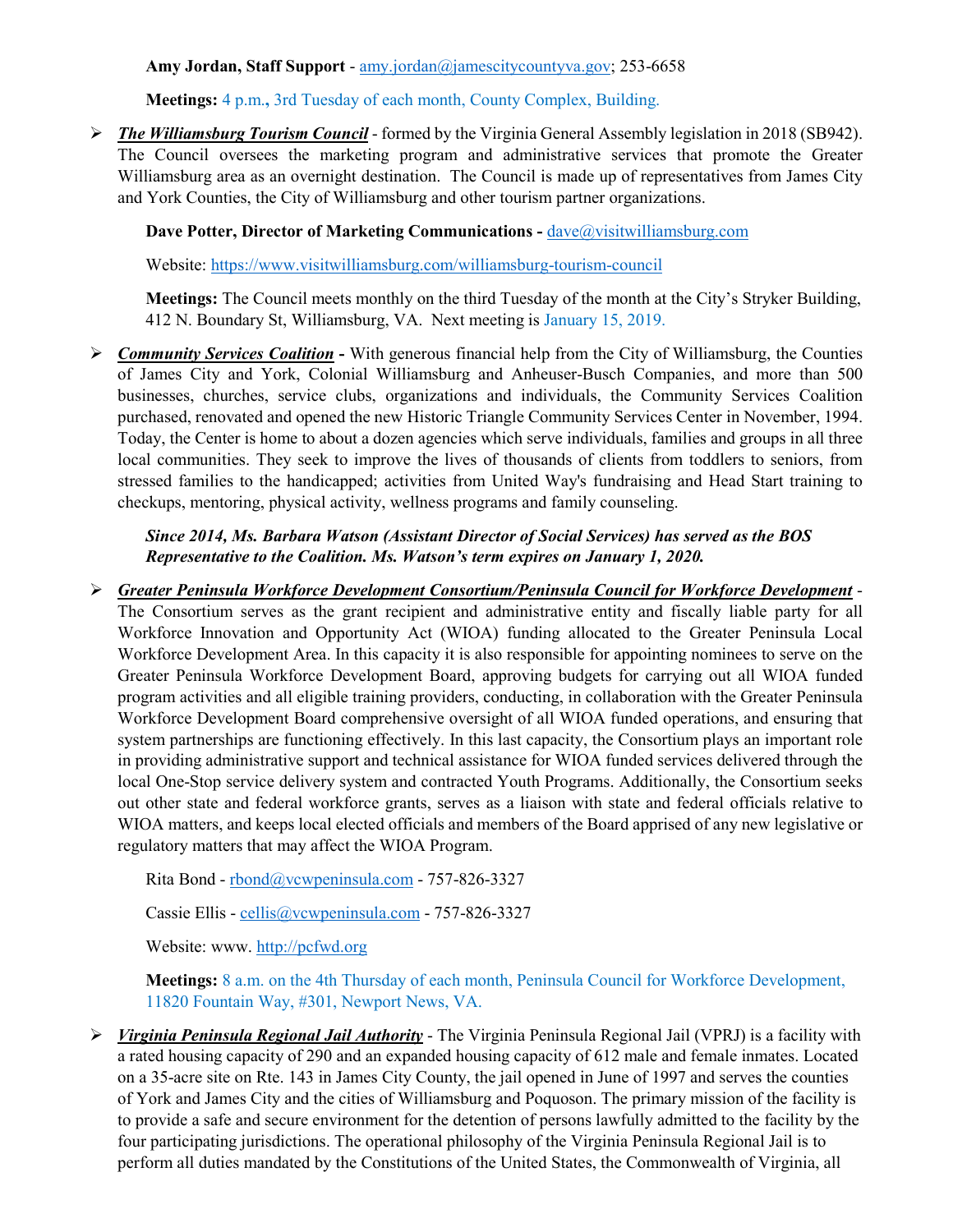applicable federal and state laws, and the facility policies as set forth by the Regional Jail Authority Board of Directors.

#### **Tony Pham, Superintendent** - 757-820-3934, tpham@vprj.net Website: www.vprj.net

**Meetings:** 8:30 a.m., 3rd Wednesday of every month at the Regional Jail, next meeting is January 16.

 *Historic Virginia Land Conservancy* - Founded in 1990 as the Historic Rivers Land Conservancy, the Historic Virginia Land Conservancy was the first private non-profit land trust in Virginia incorporated specifically to use the provisions of the Virginia Conservation Easement Act. In 1996 the organization's name was changed to the Williamsburg Land Conservancy and, in 2015, was renamed the Historic Virginia Land Conservancy to reflect its growing regional presence. Today, the Conservancy operates as a 501 (c) (3) charitable organization, supported by annual membership dues, donations and grants. A Board of Directors, comprised of community leaders from throughout the Historic Triangle and beyond, governs the organization. Working committees, volunteers, and paid staff help to carry out the programs and projects of the Conservancy. **BOS member acts as a liaison between the organization and the Board on an as needed basis.** 

#### **Patrice Sadler, Executive Director** - patrice@historicvirginialandconservancy.org

 *Greater Williamsburg Area Chamber and Tourism Alliance* - Representing nearly 800 small, medium and large businesses, non-profit organizations and educational institutions, the Greater Williamsburg Chamber and Tourism Alliance aims to advance the best interests of the business community. The Alliance advocates on behalf of the business community, provides educational seminars and creates business networking opportunities so new businesses can emerge and existing businesses can grow. As the destination marketing organization (DMO) we promote the region as a premier year-round travel destination.

#### **Terry Banez, Interim Director** - terrybanez@williamsburgcc.com; 253-2217

Website: http://www.williamsburgcc.com

**Meetings:** Executive Committee meetings are held the 2nd Wednesday of every month from 8-9 a.m. at the Chamber Building, 421 N. Boundary Street, Williamsburg. Full Board meetings are held bi-monthly on the 3rd Thursday at 12 p.m.

 *High Growth Coalition* - Elected officials of 25 Virginia high growth communities discuss and identify local issues that arise from rapid growth and to advocate the development and adoption of legislative tools to assist local government in dealing with rapid growth.

**John McGlennon, Chair of Coalition:** *john.mcglennon@jamescitycountyva.gov* 

**Meetings:** Meets periodically at locations to be determined.

 *Williamsburg Area Medical Assistance Corp* **(WAMAC) -** Board of Directors that oversees Olde Towne Medical and Dental Center. Olde Towne Medical & Dental Center (OTMDC) is classified as a rural safety net clinic servicing the tri-county regions of The City of Williamsburg, James City County and York County with a total population of 135,000. At the heart of the Center's mission is the provision of preventative care and early intervention services to a vulnerable and disadvantaged population with services to children and their families a priority. This public-private non-profit 501(c)3 agency has provided cost effective, comprehensive health care (including obstetrical) to the uninsured, Medicaid and Medicare population since 1993. OTMDC offers a full range of medical and dental services for all ages. Services are provided by OTMDC staff with the invaluable assistance of over 30 volunteer medical and dental specialist volunteers. Additionally, a community network of health care professionals provide their services free or at a discount.

**Dr. William Mann, Executive Medical Director** - WilliamJ.Mann@jamescitycountyva.gov

**Lindsay Bowles, Administrative Secretary** - Lindsay.Bowles@jamescitycountyva.gov; 259-3263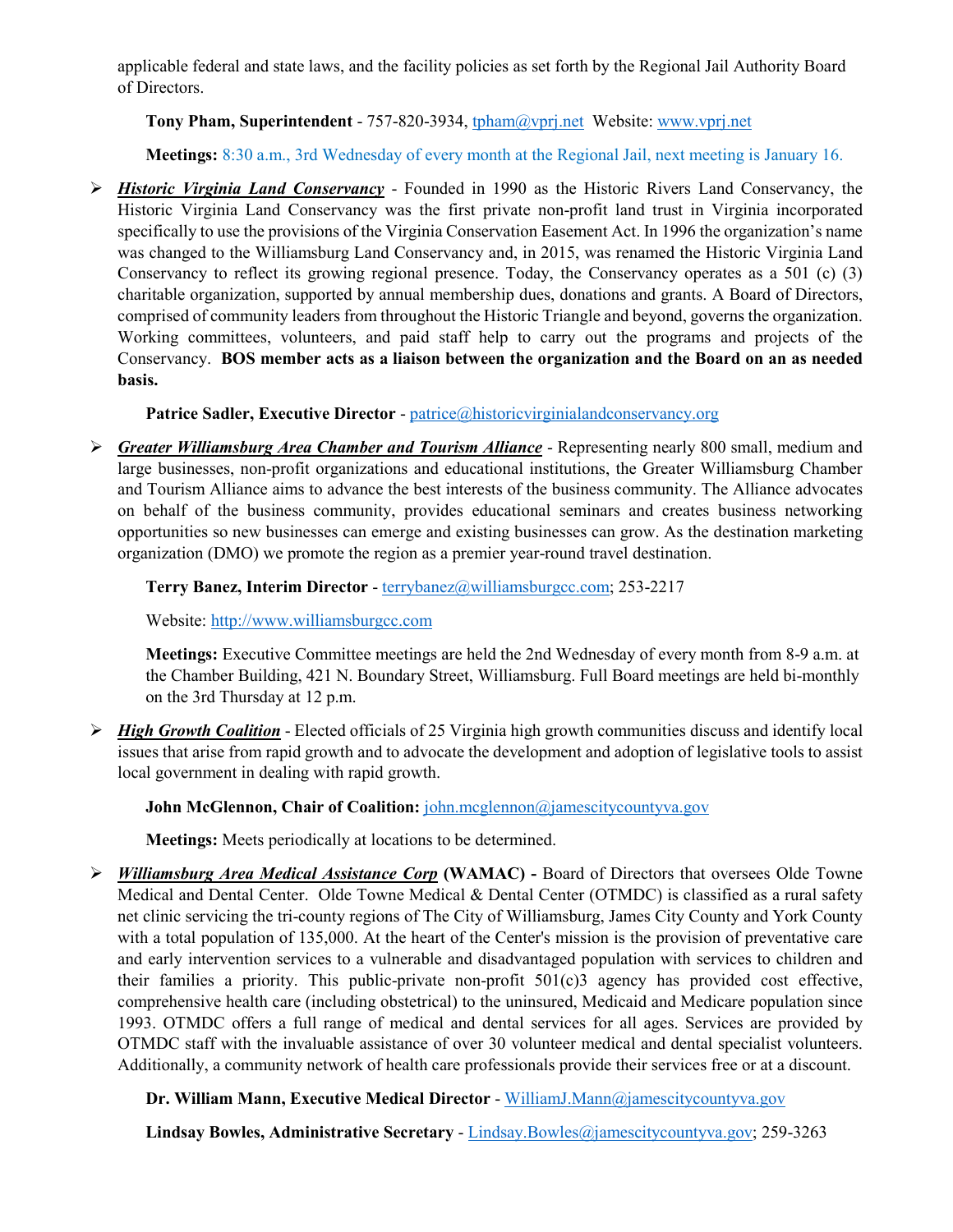**Meetings:** Bi-monthly, from 5-6:30 p.m. at the Olde Towne Medical Building - scheduled meetings for 2019: January 28, March 25, April 29 and May 20 (fiscal year ends in June; new calendar will be adopted for upcoming fiscal year).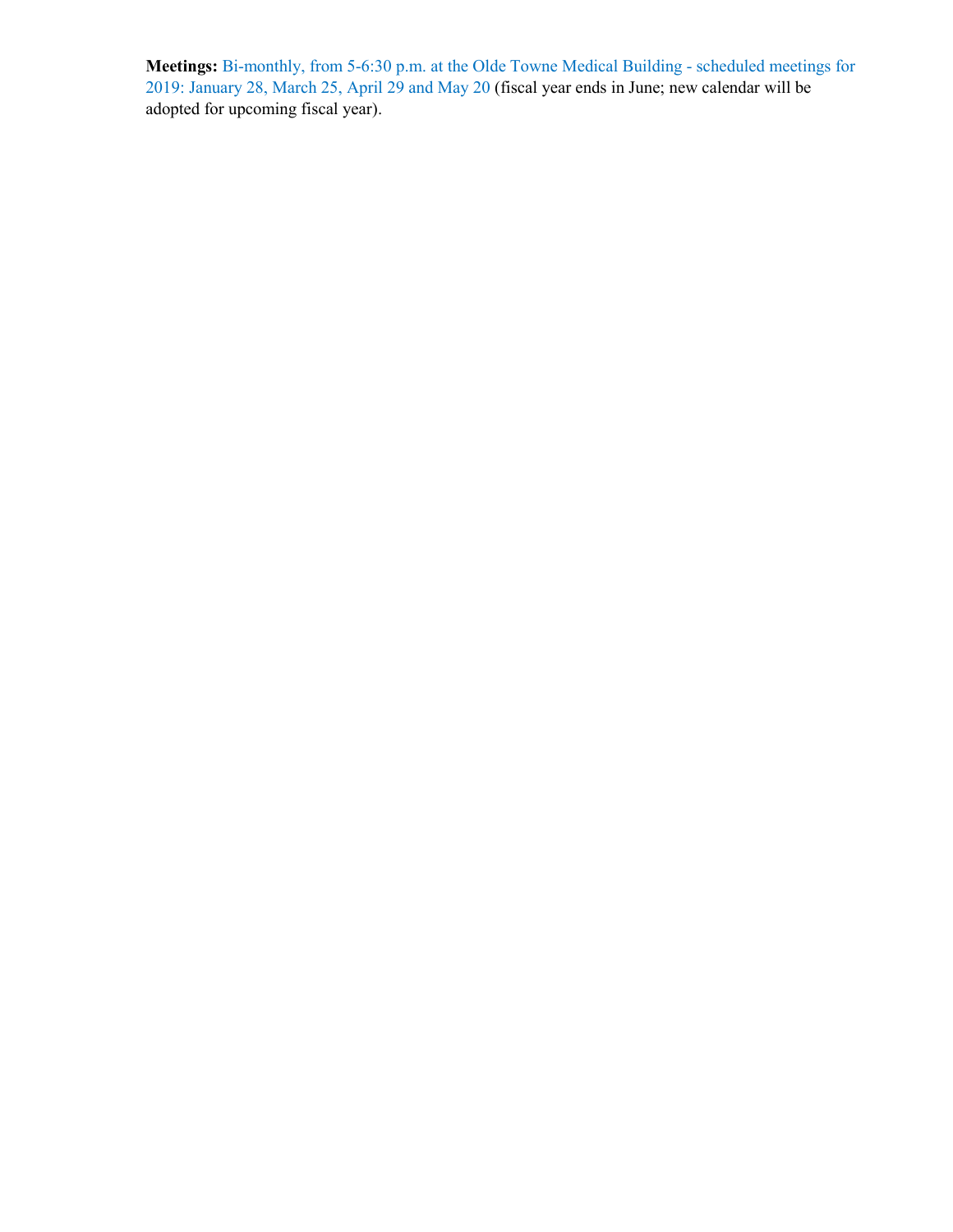DATE: 1/2/2019 TO: The Board of Supervisors FROM: Teresa J. Fellows, Deputy Clerk SUBJECT: Seating Assignments

The Board shall draw numbers to determine seating assignments on the dais. The Chairman, historically, sits to the right of the County Administrator.

| Department             | Reviewer        | Action   | Date                    |
|------------------------|-----------------|----------|-------------------------|
| <b>Board Secretary</b> | Fellows, Teresa | Approved | $12/20/2018 - 11:54$ AM |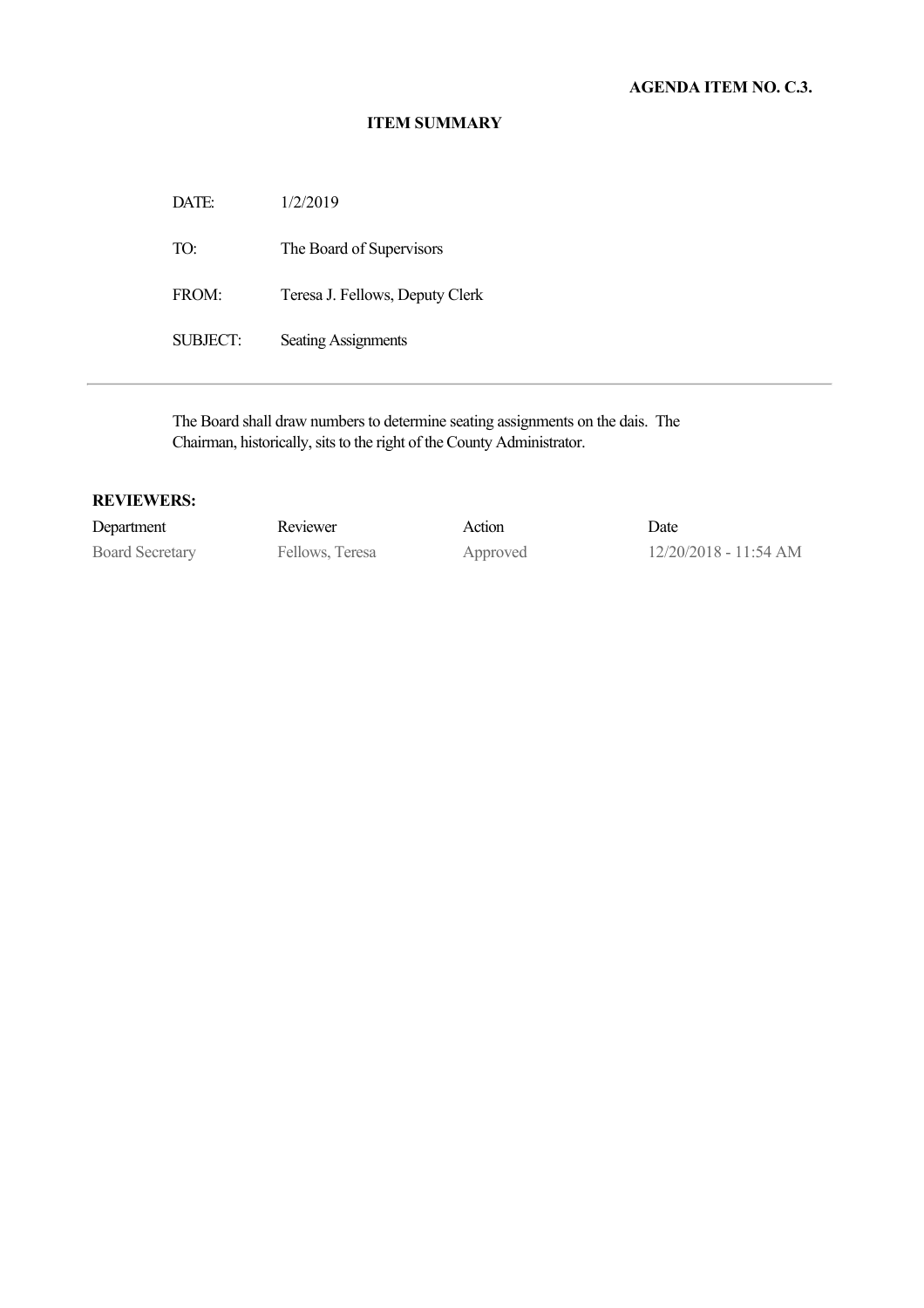DATE: 1/2/2019 TO: The Board of Supervisors FROM: Adam R. Kinsman, County Attorney SUBJECT: Public Speaker Policy

#### **ATTACHMENTS:**

|   | Description | Type       |
|---|-------------|------------|
| D | memo        | Cover Memo |

| Department                    | Reviewer        | Action   | Date                  |
|-------------------------------|-----------------|----------|-----------------------|
| Attorney                      | Kinsman, Adam   | Approved | 12/21/2018 - 9:14 AM  |
| <b>Publication Management</b> | Daniel, Martha  | Approved | 12/21/2018 - 9:24 AM  |
| Legal Review                  | Kinsman, Adam   | Approved | 12/21/2018 - 11:49 AM |
| <b>Board Secretary</b>        | Fellows, Teresa | Approved | 12/27/2018 - 10:29 AM |
| <b>Board Secretary</b>        | Purse, Jason    | Approved | 12/27/2018 - 10:47 AM |
| <b>Board Secretary</b>        | Fellows, Teresa | Approved | 12/27/2018 - 10:54 AM |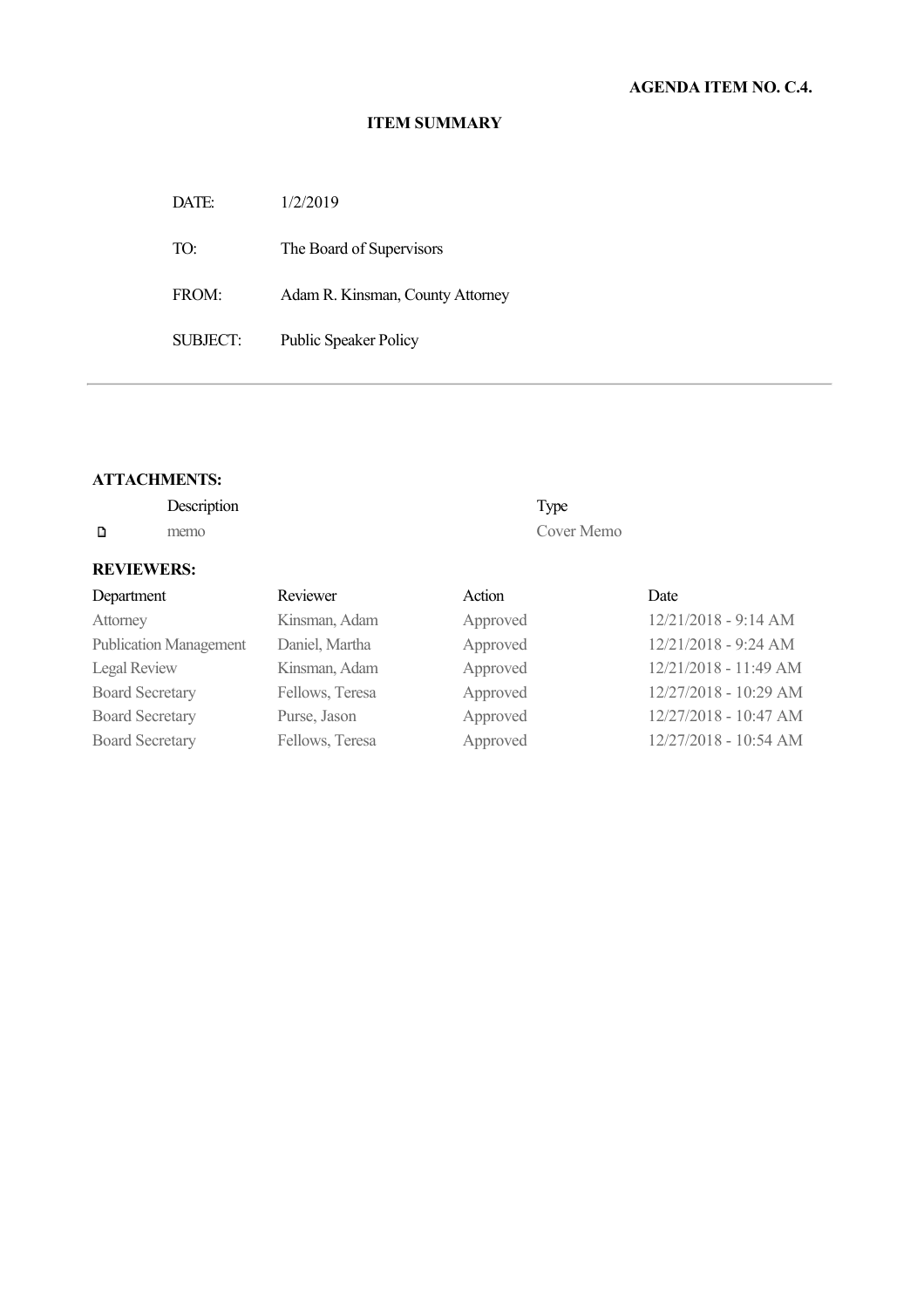## **M E M O R A N D U M**

DATE: January 2, 2019 TO: The Board of Supervisors FROM: Adam R. Kinsman, County Attorney SUBJECT: Public Speaker Policies Related to "Groups"

#### **ISSUE**

The Board of Supervisors' Public Speaker Policies references to "groups" and "group spokespersons" but does not define either.

#### **DISCUSSION**

#### *1. Current Policy*

The current policy allows an individual five minutes to speak during Public Comment and Public Hearing and allows a group spokesperson 15 minutes to speak during Public Hearing.

The current policy does not define "group" thus requiring the Chair to determine on-the-fly who is or is not a "group" creating an unnecessary procedural liability.

#### *2. Suggested Policy Modifications*

#### *a. Define Group*

A clear definition for "group" would eliminate the need for on-the-fly decisions and would provide for a consistent evaluation of professed "groups." The following are three options for a "group" definition:

- 1. Four or more people physically assembled at the meeting, three (or more) of whom yield their time to a common speaker. This definition is easily verifiable. It allows one person to speak for 15 minutes instead of four people speaking for a total of 20.
- 2. One that is registered with the Virginia State Corporation Commission as a corporate entity (e.g., LLC, Corporation, etc.). This should be verified before the meeting, but in a pinch staff can verify by accessing the SCC website during the meeting. As is the case with definition (Item No. 1) above, this is easily verifiable, but it does exclude some well-known citizen groups that have not sought corporate status.
- 3. One that has "registered" with the County beforehand (e.g., submit a name of the group, a roster of the members, etc.). This eliminates the problem set out in (Item No. 2) above regarding non-corporate citizen groups.

#### *b. Eliminate "Group" from the Current Policy*

Eliminating "group" and extended speaking time for a "group spokesperson" from the current policy would entirely remove the need to determine who is or is not a "group." This policy change would be simple to administer as any person, whether representing a group or not, would be given the same amount of time to speak.